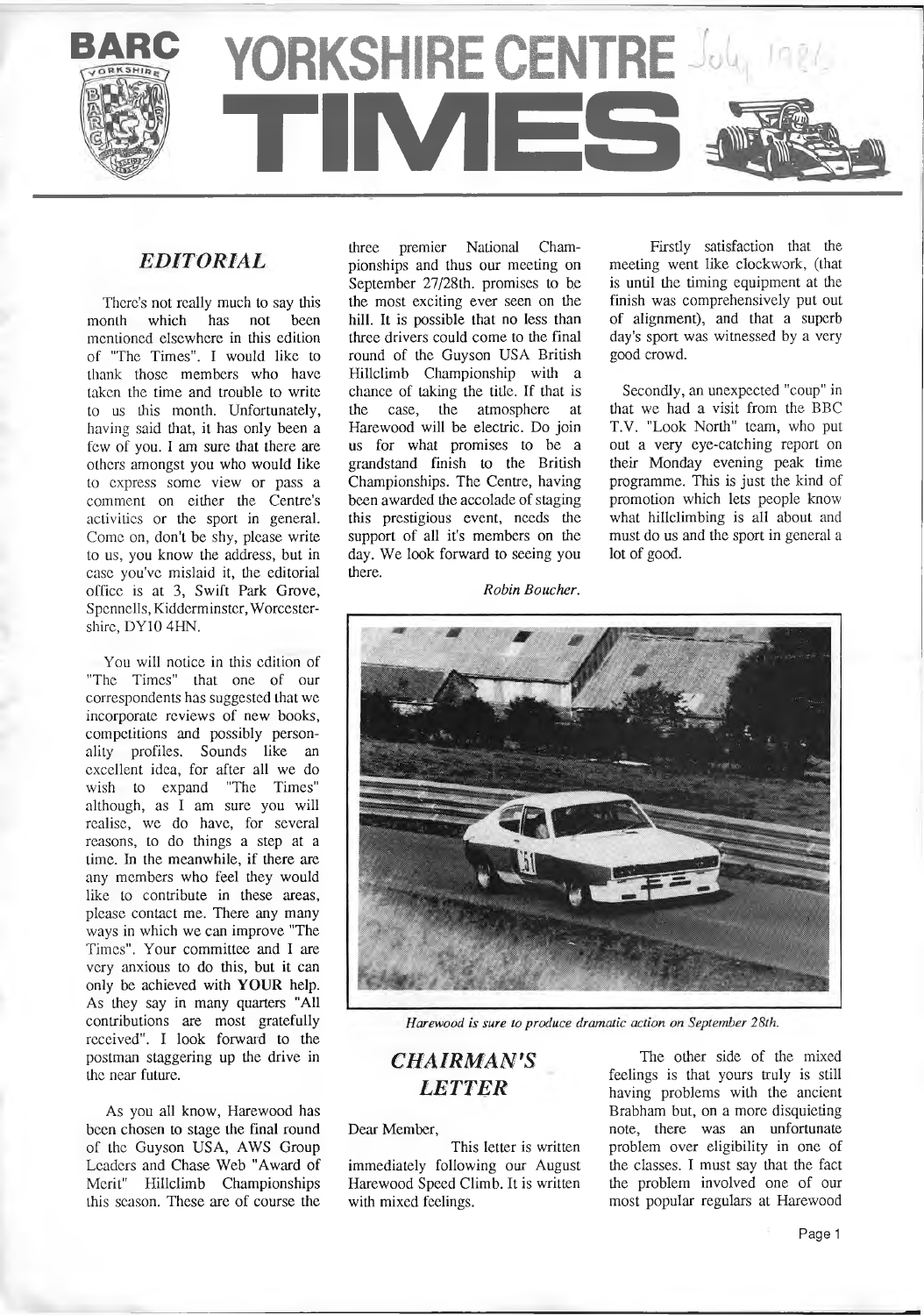made the matter all the more unfortunate. The person concerned took a very gentlemanly approach and having been excluded from the results, still honoured an agreement to complete a promotional activity for the Centre on the day. I am pleased to say that the Stewards used the discretion they have at their disposal to return the protest fee.

This does lead me to wonder whether a return to spot checks through post-event scrutineering should be considered.

It is, inescapably, the<br>Competitor's responsibility to responsibility to ensure that his car complies with the regulations and if in doubt, I am sure that a word with Sid Hanson, our Chief Scrutineer, will meet with the most helpful advice. If this is done beforehand, the majority of these problems could be eliminated.

I am sure you will be interested in the results obtained by the Market Research Team following the T.V. advertising which preceded the July<br>Championship Hillclimb. Very Championship Hillclimb. Very detailed and valuable statistics were produced and amongst these is the information that the crowd was up by 50%, that 49% of those attending had never been to Harewood before and of that 49%, approximately 95% had come as a result of the television advertising. A very conclusive case for this means of promotion.

However, the cost effectiveness of this method is not so clear cut and your Committee will be giving further careful consideration to this question before embarking on similar projects.

Finally, I hope that you'll all make a big effort to attend both the motor sporting activities and the special end of season Barbeque and Disco being organised by Michael Kempley and Simon Clark, all happening at the grand finale of the hillclimb season at Harewood on September 27/28th.

> Yours Sincerely, *J im Johnstone.*

# *AUGUST CLUB NIGHT.*

#### **"SUPERBRAIN"**

April Comer, assisted by Hon. Treasurer Denys Townsend, put together an interesting brain stretcher which had several of the nine members present (who had dared to enter), scratching their heads.

The questions were extracted from "Centre Circulars" in the early 1970's, and other areas loosely connected with motor sport.

The results are listed below and we thank April and Denys for their efforts.

#### **BARC (Y) CLUB NIGHT AUGUST 13th. 1986.**

#### **BARC (Y) SUPERBRAIN**

| 47pts |
|-------|
| 46pts |
| 41pts |
| 39pts |
| 32pts |
| 28pts |
| 23pts |
| 21pts |
| 13pts |
|       |

#### *CORRESPONDENCE*

Having read the most recent edition of "The Times" I cannot help but agree that the Guyson USA British Hillclimb Championship round was a very succesful event. I cannot remember having seen Harewood so crowded for a hillclimb event, nor a meeting which contained so many competitors. It was a really enjoyable day with good entertainment. Congratulations to the organisers on a tremendous effort.

Onto "The Times" magazine itself. It would be nice to have a section of the magazine for a Books Review, Competitions, Crossword Puzzles etc. General interests such as information on the cars (for those less mechanically minded - like myself) and perhaps even Personality Profiles might also look good. What do you think?

Finally, in your editorial you mention "The sky's the limit" and "Airing your views". Pardon the pun, but could I take this opportunity to promote a sponsored "Loop the loop" for the N.S.P.C.C. I have "Looped the loop" myself and thought it was a thrilling experience. If anyone out there feels that the ground force is too much and would



*Mike Kerr set a new outright saloon car record ar Harewood on August 17th.*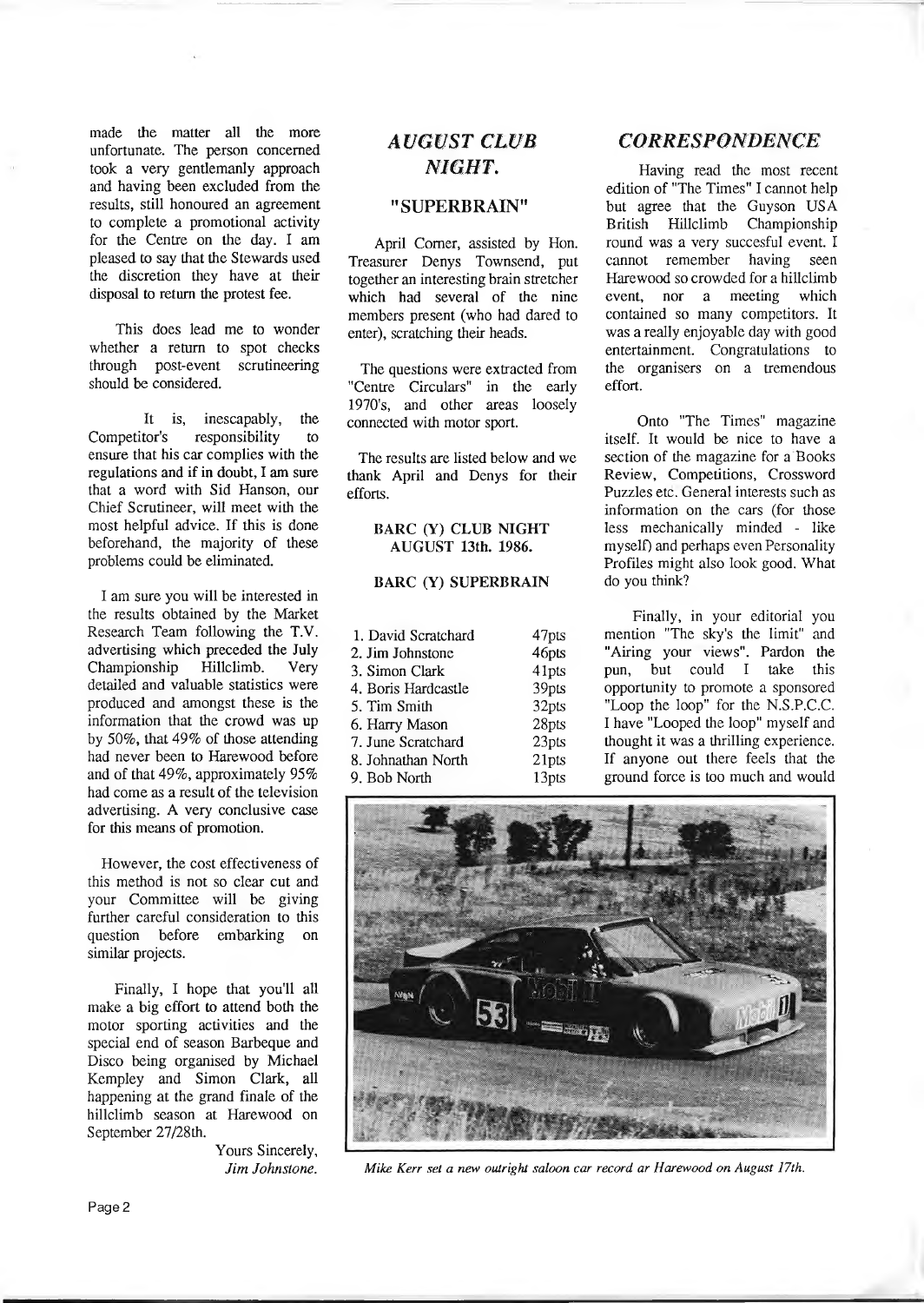really like to take off, as well as helping to raise funds for the N.S.P.C.C. (a worthy cause), please contact Mrs. K. Greenwood on 0535 581798. Thank you.

> Yours Faithfully, *L in da V aughan.* Chapel Allerton.

# *M ARSHAL'S CORNER*

The July meeting went very well, the competitors proving to be very intense. Many congratulations to Ray Rowan on another hill record.

Bruce Woodhead has perfected a new movement or three! When attacked by a Trackstar he has invented a new ritual dance in order to avoid injury! Very amusing it is too.

The caravan is not being used very much at weekends. Your Committee are wondering if spending any more time and money on the caravan is worth it - comments please.

The Committee is also wondering whether to organise some social or training evenings during the Winter. What do you, the members, think? Can we please have some ideas on most suitable nights and also we would like some thoughts on the

holidays and also the August meeting, see you in September.

One final comment from the start line marshals. "Honest, we will push you as well Dave!".

John Staveley.

# *R.A.C. RALLY HAREWOOD STAGE NOVEMBER 17 th. 1986.*

*A s* reported in an earlier edition of "The Times" the Centre is assisting Harewood Hill Ltd. in running a stage of the RAC Rally Harewood.

This will be the first stage on the Monday morning, following a nearby night halt. Lots of Marshals will be required, to assist with the<br>stage itself and car parking car parking arrangements. Details of where to offer your assistance later.

This most prestigious event is bound to attract great publicity. In fact, some of us are working hard to make sure that it does just that.

A sponsor, for whom the stage could be a most attractive promotional vehicle, is being sought. Any Member who could supply a lead regarding a potential sponsor for this event is asked to



*Harewood regular Bob Claxton took second in class at the August meeting* type of events you would like to see, a forum with the drivers perhaps?

Remember, we want the club to work for YOU. Help us to get the H.M.A. to grow.

Hope you all enjoyed your

contact Michael Kempley, after September 5th. on Leeds (0532) 441991 (during office hours please).

Michael is looking for a sum of £3,000 and will be delighted to discuss details with interested parties.

# *ENTRIES?\* A DIFFICULT SITUATION*

Denys Townsend, in his capacity of Entries Secretary, reported in early August that he was absolutely swamped with entries for the final Harewood meeting of the year on September 27/28th. Due to the incredible response more than a little difficulty will ensue in drawing up the final entry list.

In short, some people are inevitably going to be disappointed. This is something which is very much regretted and in order to attempt to be fair to everyone, the<br>following procedure is being procedure is being followed:-

1. The first 120 entries which have been received will be accepted.

2. All remaining entries will be held in abeyance until the closing date of September 13th and priority will be given to competitors in the Guyson USA British Hillclimb, Harewood Hillclimb and Maestro Challenge Championships.

3. Any vacancies after the above steps will be filled on the basis of order of receipt of entry.

It is hoped that this will prove to be a fair system. Basically the lesson is:- GET YOUR ENTRY OFF IN GOOD TIME IN FUTURE.

## *CORRESPONDENCE*

Your persistent request for members to write to "The Times" has prompted me to air a longstanding problem on behalf of the marshals at Willow Comer.

I have spent many hours<br>alling at Willow, but marshalling at Willow, but unfortunately most of that time has been spent in total ignorance of competitors's times, records being set and all the other wealth of information which comes over the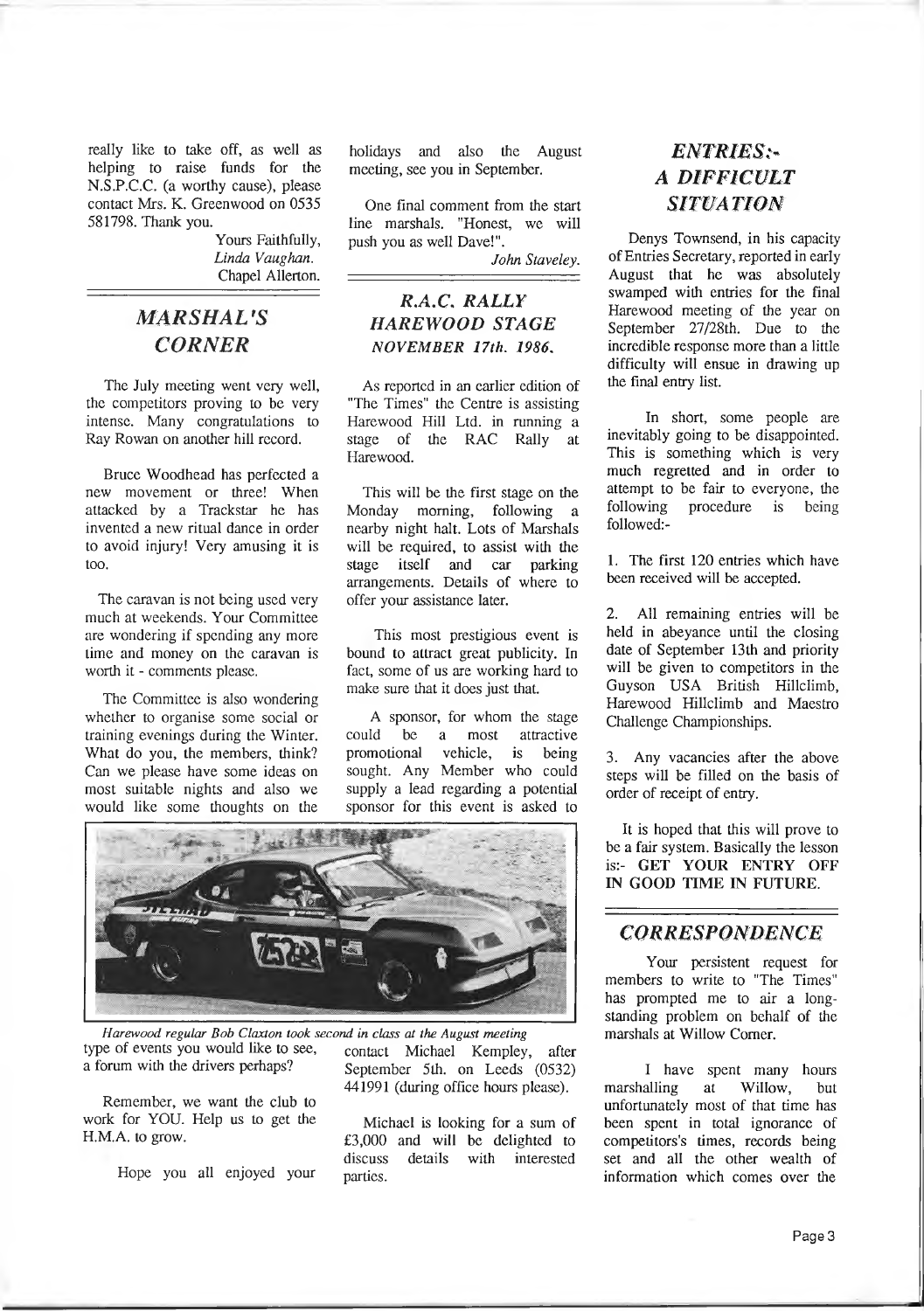public address system. This can be heard at every other corner and spectator area on the course, other than at Willow.

When you strain to hear the announcements from the speakers setup at Country Comer, they become confused by the late arrival of the sound from the speakers at the Hill Top enclosure. In any case, when the commentator is announcing the time for one car, the next competitor but one is passing Willow and you just can't hear anyway.

It all sounds confusing, but surely the two speakers at Country Corner could be re-directed so that the marshals at Willow need no longer spend a day in splendid isolation!.

*Peter L. Warnes.* Bamford,

Rochdale.

## *WELCOME BACK*

It was nice to see Pat Kenyon out and about again when we went to Harewood on August 17th. Pat, who is of course one of the most successful lady drivers in the history of Harewood, has been suffering terrible back problems of late.

We are pleased to report that following a successful operation Pat is now well and truly on the mend. At present she is not even allowed to drive the road car, let alone husband Brian's class record breaking Sprite. However, with the Winter recession now rapidly approaching and Pat feeling better by the day, there is every hope that she will again be joining the ranks of competitors at Harewood when our 1987 season of speed hillclimbing recommences at Easter.

In the meanwhile, as reported in the last edition of "The Times" Brian has been record breaking with his Sprite in the small capacity Marque sports car class. However, a little Sheffield birdie reckons that he is only keeping the record in the family pending Pat's return to the fray!

# *HAREWOOD HILLCLIMB CHAMPIONSHIPS 1986 CURRENT POSITIONS AFTER ROUND FOUR JULY 20th.*

#### *MAIN CHAMPIONSHIP*

#### RT.D , *A W A R D S*

| 1.  | <b>Graham Oates</b>  | 65.63pts    |      |                       |                  |
|-----|----------------------|-------------|------|-----------------------|------------------|
| 2.  | <b>Nigel Clegg</b>   | 64.72pts    | 1.   | Charles Wardle        | 29pts            |
| 3.  | Barrie Dutnall       | $62.21$ pts | 2.   | <b>Barrie Dutnall</b> | 19pts            |
| 4.  | <b>Bobby Fryers</b>  | 61.16pts    | 3.   | David Grace           | 16pts            |
| 5.  | <b>Bob Cartledge</b> | 58.08pts    | 4.   | Tim Thomson           | 13pts            |
| 6.  | Ian Carpenter        | 56.57pts    | 5.   | Chris Seaman          | 12pts            |
| 7.  | Paul Goldman         | 56.18pts    | $6=$ | Jim Thomson           |                  |
| 8.  | Colin Wheeler        | 56.05pts    |      | Ray Rowan             | 11pts            |
| 9.  | Bev Fawkes           | 55.65pts    | $8=$ | Alex Graham           |                  |
| 10. | David Park           | 54.14pts    |      | Bill Wood             | 9pts             |
| 11. | Nigel Ellis          | 54.02pts    |      | 10 = Charlie Saunders |                  |
| 12. | Peter Green          | 53.74pts    |      | Chris Dowson          |                  |
| 13. | David Grace          | 53.61pts    |      | Martin Bolsover       | 8pts             |
| 14. | George Swinbourne    | 53.52pts    |      | 13= George Tatham     |                  |
| 15. | Brian Kenyon         | 52.69pts    |      | Martyn Griffiths      | 7pts             |
| 16. | David Farrer         | 52.39pts    |      | 15 = Michael Radigan  |                  |
| 17. | David Sturdy         | 51.84pts    |      | Allan Warburton       |                  |
| 18. | <b>Bill Wood</b>     | 51.76pts    |      | Peter Harper          |                  |
| 19. | Chris Seaman         | 50.87pts    |      | David Gould           | 6pts             |
| 20. | Michael Radigan      | 50.53pts    |      | 19 = Graham Oates     |                  |
| 21. | Allan Warburton      | 50.40pts    |      | Max Harvey            | 5 <sub>pts</sub> |
| 22. | John Smith           | 50.39pts    | 21.  | Nigel Ellis           | 4pts             |
| 23. | Rod Stanniland       | 49.91pts    |      | 22= Bev Fawkes        |                  |
| 24. | Dave Whitehead       | 49.83pts    |      | Roger Gregory         |                  |
| 25. | Jason Leach          | 49.48pts    |      | Steve Allen           | 3pts             |
| 26. | Charles Wardle       | 49.42pts    |      | 25= John Smith        |                  |
| 27. | John Corbyn          | 49.34pts    |      | Peter Varley          | 2pts             |
| 28. | Peter Harper         | 49.04pts    | 27.  | <b>Bob Prest</b>      | 1pt              |
| 29. | Charlie Saunders     | 48.89pts    |      |                       |                  |
| 30. | Joe Ward             | 48.49pts    |      |                       |                  |

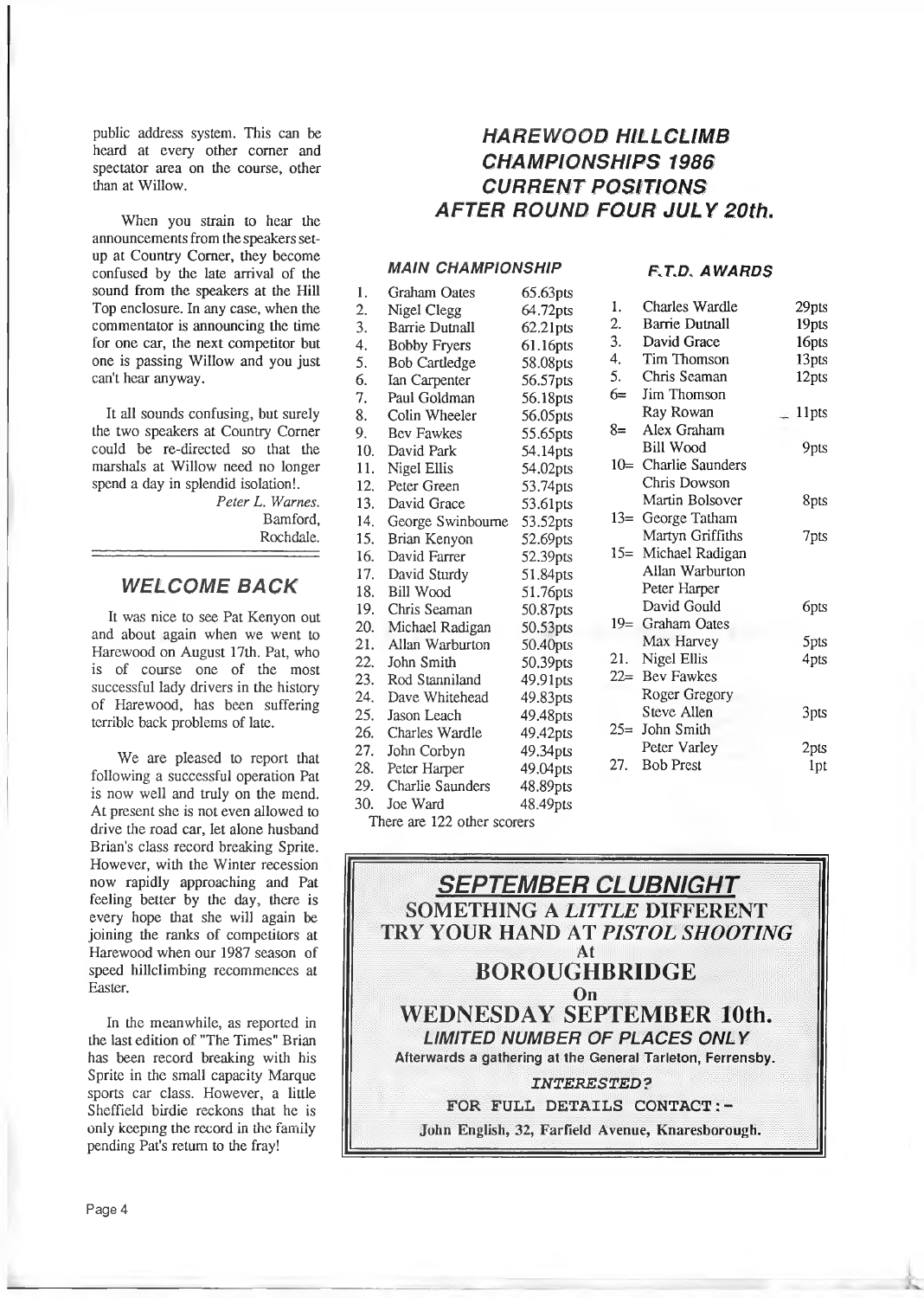# *ON THE TRACK*

## **CHARLES IN CHARGE**

It is seldom in this day and age that a major speed hillclimb championship is decided most conclusively before the last round of the series, but that was the situation at Harewood on August 17th. For the third time this year, Charles Wardle, who is enjoying a magnificent first year in single seater hillclimbing, set the pace, pushing his Broadshot Pilbeam to the full as he staved off a determined challenge from Tim Thomson's Guyson Pilbeam to ensure that he achieved an unassailable position within the Harewood Hillclimb F.T.D. Awards Championship, despite the fact that we still have our championships grand finale event on September 27/28th.

driver saw him well clear of a splendid battle for second place, the final run from David Farrer proving good enough, by one hundreth of a second, to snatch the runner's up position from Martin Brobyn in what was again a Mini dominated division. The final Touring Car class also ran true to form, George Swinboume, despite managing but one competitive climb with his Ford Escort, doing more than enough to take the laurels. George established a lead of one second over Bev Fawkes' Gilbem Invader on the first runs and this proved to be the winning time, despite a fine effort from the latter which saw the deficit reduced marginally on the second climbs thanks to an on the limit effort.

Oh dear, oh dear, oh dear, there



*The 1986 Harewood Hillclimb FTD Awards Champion, Charles Wardle*

There were few starters and even less in the way of surprises in the first Touring Car class, Harewood regular Bobby Fryers easily fending off Ian Jackson in the two car Mini Cooper supported class to take the expected win. Status quo also reigned in class two with Nigel Clegg taking a day off from circuit racing to considerably enhance his challenge for the overall Harewood Hillclimb Championship. Another determined run from the Cooper S

was total upheaval in the Whitehead camp during the first runs from the 1300cc special saloon cars, for whilst wife Lynne turned in another very smooth run to lead the way, husband Dave did a "Seaman" and failed to make Quarry Comer, most unusual. Just to make life even more difficult for "Hubby" Lynne turned in a fabulous second climb in the Chrysler Stiletto, one which easily assured that Chris Fradgley's Mini was destined to remain third, and it

was an effort which put the pressure well and truly upon the prolific class winner. Dave did not wilt under the strain (perhaps it was the push provided by the marshals on the start line which helped!) and cut loose with a great run to ensure that he again clinched the class. It was a superb fightback which saw him within 0.43secs of his own class record, but such was the wife's pace that the winning margin was still less than a second.

Following the last meeting there was always the thought in the back of one's mind that Mike Kerr could challenge Brian Walker's outright<br>saloon car record. This was saloon car record. This was underlined on the first climbs from the unlimited capacity special saloon cars, for despite a very marginally slippery track the Mobil Tiga Skoda was within 0.21 secs of the record, having posted a fine sub 41 secs climb. Mike attacked furiously on the second run, determined to not only take the record, but also post the first sub 40secs climb of the hill by a saloon car. It looked a corker of a run, but all in vain, for Bob Claxton, having set a personal best climb of the hill in the Stelrad Firenza on his first climb to ensure second place, prompdy overdid things at Quarry on the second and so out came the flags. Mike was therefore forced to go back and start all over again. Once more it was a superb effort, the Rover powered machine in full cry. Despite the delay Mike responded by producing the fastest climb of the hill by a saloon car, 40.18 secs, so tantalisingly close to the sub 40secs climb which the Market Weighton driver believed was possible, but inside the previous record by over half a second. What price a little Harewood history being set on September 28th. with a 39secs run by a saloon?

A marvellous collection of Sprites and Midgets followed as the up to 1500cc Marque Sports cars came forth to do battle and again we were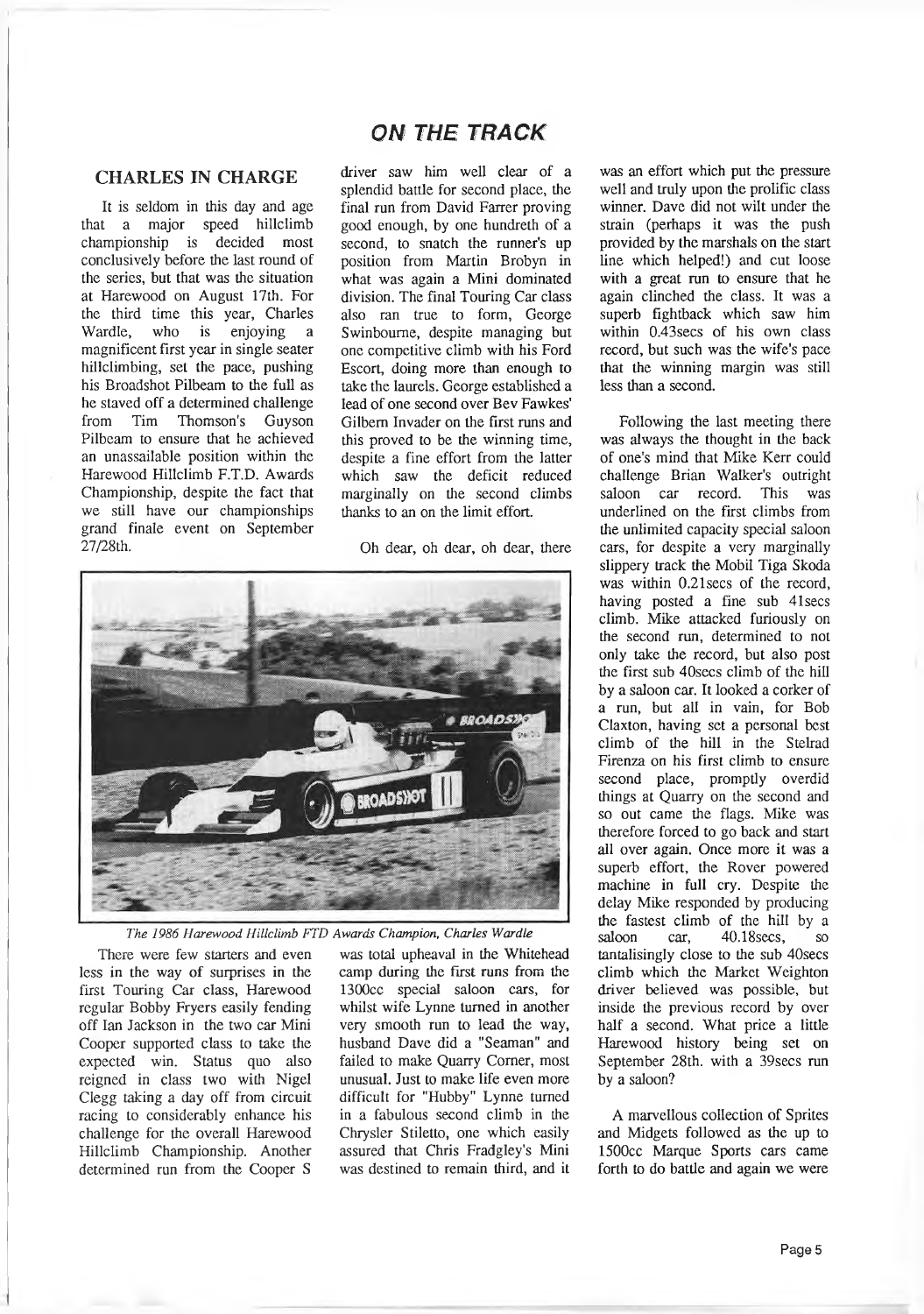not far short of record breaking speeds. As in July it was Brian Kenyon who set the pace, closing to within just over half a second of his own class record with two on the limit, but very well controlled runs. Although Brian again emerged ahead,<br>his advantage was not too was not too considerable, thanks to an equally fine effort from David Gomall which saw the runner-up just a half second down on the current class record holder, a challenge which augers well for the September event which looks like providing a real battle within this well supported division.

The next class was a rather sad affair, due to the problems as described in our Chairman's letter. The eventual outcome was a victory for the Elan of another of our regulars, Brian Lee, whose very smooth efforts in the Colin Chapman designed machine resulted in a three second plus victory.

The final Marque class certainly produced a fine battle, with John Yardley leading the way in his Marcos Ford at the end of the first climbs. On the whole conditions seemed marginally better on the second runs, but the Marcos driver could not capitolise on this fact and failed to improve. This was to prove expensive for the first run leader as George Whittaker literally threw his Morgan +8 to the finish to inherit the advantage with three quarters of a second to spare. That was not the end of the story however, for Tony Birch was also in spirited form with his Ferrari 308 GTS and also attacked furiously on the second climb, failing by only 0.34secs to match the Morgan and thus he snatched second place from the initial pacemaker.

The 1600cc modified sports cars were out in abundance, but there was never really any doubt as to the destiny of the silverware.Class record holder Bob Dayson turned in a very tidy opening climb with the Cougar Developments Caterham 7 which ensured that he fended off all

challengers. He then proceeded to secure the class in fine style when on his final assault he carved three quarters of a second off his initial effort. The Seba Developments<br>Caterham of Leon Bachelier Bachelier continues to pose a threat to the established pacemakers within this very competitive class, coming through to take second place, albeit nearly two seconds down on the class winner, but with just over half a second in hand over Nigel Roscoe, the former Spridget driver making a most impressive competition debut at Harewood with the ex Tony Croft Lotus 7.

form with his turbocharged Porsche 911, proving that he had cured the handling problems which have beset his season by closing to within 0.6secs of Ken Snailham's Lotus 7 record on the first run. Tony really went for a record breaking climb at the second time of asking. It was a superb effort which saw him joining Snailham as a sub 41secs modified sports car climber of Harewood, but one which saw him missing the record by a mere 0.06secs. The September meeting is guaranteed to see "Spotty" in somewhat more than determined mood and his progress could well be one of the highlights



Yet another Harewood faithful, Bob Needham with his Cooper S

The unlimited capacity modified sports car class certainly produced some entertainment and a little history, as Haydn Spedding hit top form to exactly emulate the previous best ever climb of the hill by a Jaguar E. This gave the estate agent second place in the division, a second clear of the similar machine of Charlie Saunders, with whom he had been neck and neck after the first climbs. The latter finished ahead of co-driver John Smith on this occasion, as his compatriate was denied a second run due to problems. Meanwhile at the head of the class young Mr. Bancroft was in superb

of what promises to be an event and a half. Of the three Clubmans B cars present it was the Mallock U2 of record holder Paul Goldman which held the upper hand, finally taking victory by half a second from the shared Centaur of Peter Green and Richard Netherwood. The latter pairing staged a remarkable second run battle, for both finished on the same time, second place falling to Peter due to the fact that his codriver had suffered a slightly traumatic first trip which ensured that he lost the placing on aggregate times.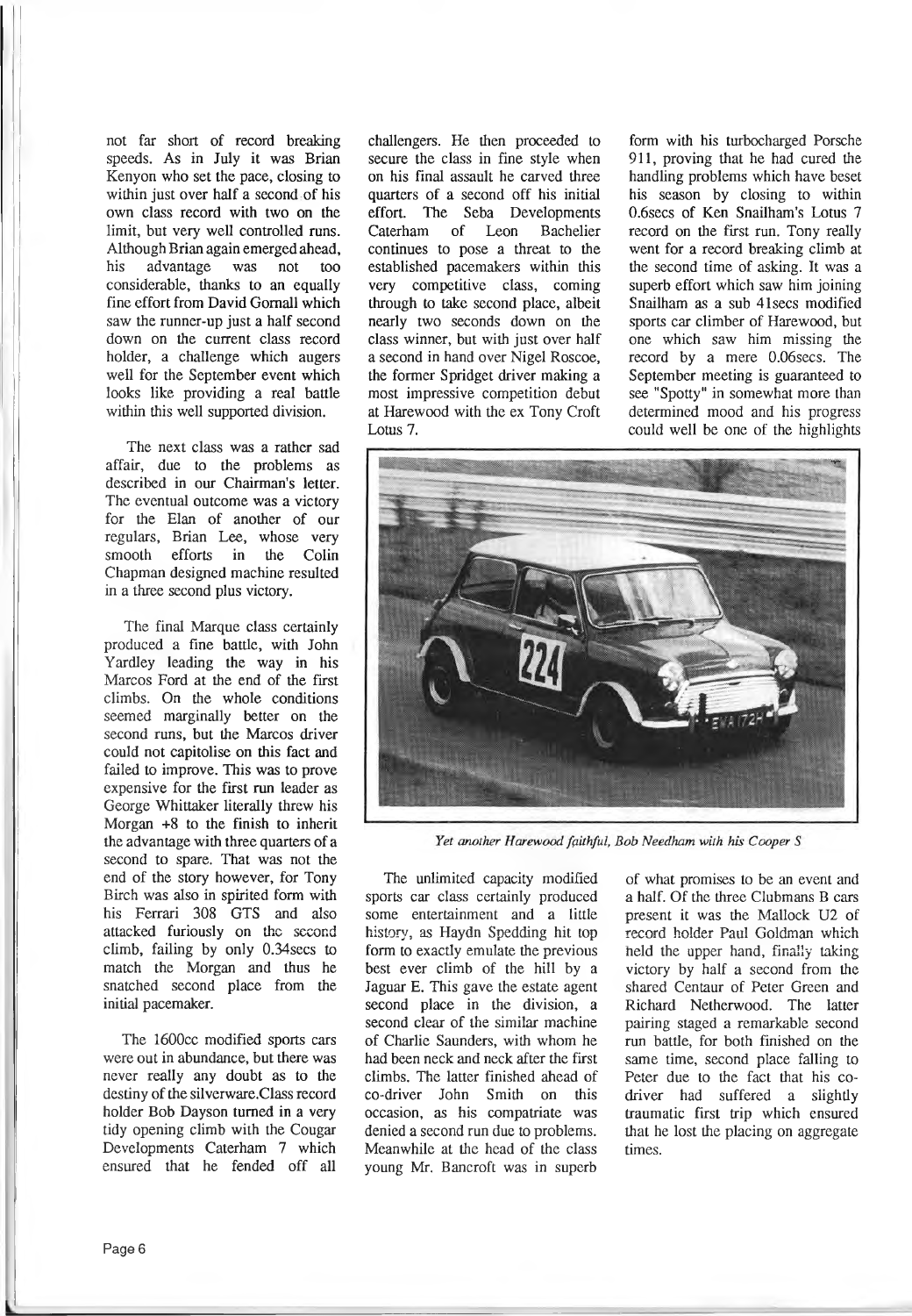Once again Allan Warburton made his mark on the Clubmans A class (and the Harewood FTD Awards Championship run-off, but that's another story), producing a superb sub 39secs second run which saw him within 0.43secs of the class record. The Mallock driver certainly held the upper hand in the division, for despite trying his heart out and posting a sub 40secs climb, even Peter Harper was unable to quite challenge the Eccles driver who was described by one person who should know as "A legend in his own lifetime!" Harper's Vision however did enough to avert a complete Mallock rout within the class, holding just over half a second in hand over John Istead whose B.S.S. supported car, despite copious efforts from the driver, did not quite crack the elusive 40secs barrier.

second from the Team Scottish Farm Mallock of former Scottish Hillclimb Champion Alex Graham, but the advantage may have been reduced, or even whittled away, had the Scot not missed the second run due to transmission problems.

The unlimited capacity sports racing car class produced a tremendous battle on the first runs, featuring the shared Mallock Hart of Jim Robinson and David Grace. As expected it was "His Graceness" which led the way on the first runs, but his advantage was a very tenuous one indeed as "Robbo" also turned in a fine climb to trail by just 0.06secs. Jim improved on the second climb, but only marginally, to trail Grace by one hundreth of a second. His co-driver was not finished and responded with an on



*Steve Openshaw ran in the first of the Marque Sports car classes*

The 40secs mark was beaten in the 1600cc sports racing car class however. Roger Gregory is taking part in his last season of hillclimbing for a while and is showing excellent form at the wheel of his Thoroughbred Competition Horses Mallock BDA, proving the point with two 39secs climbs, the best of which left him just 0.35secs away from the class record. This ensured victory by just over half a

the limit effort which saw him within 0.41 secs of the class record and ensured that he collected another victory with just over half a second to spare.

The Harewood Formula Fords again lived up to their reputation, providing some highly entertaining and extremely close speed hillclimbing. Initially it was the Merlyn of former Porsche driver Tim

Mason which led the way, but his first run advantage was whittled away later in the afternoon, Bob Cartledge producing a very clean climb in the Hawke to snatch the lead by 0.05secs. The second runs also saw Jason Leach in fine form with his rather unique Dastle, a strong challenge ensuing as he closed to within 0.09secs of the first run leader's opening time. It was however Mason who had the last word, throwing the Merlyn up the hill in a determined but very controlled style to retake the lead, but only by 0.22secs from the hard trying Cartledge.

With the demise of the John Corbyn/John Davies Jedi following a slight practice contretemps, five cars came to the line in the 1100cc single seater class of which Paul Bennison emerged ahead. The Lola driver again showed good form at Harewood to take the class, but was less than a second clear of Patrick Wood. A newcomer to the sport this year, Patrick is rapidly coming to terms with the ex Russ Ward championship winning Saracen which is now fitted with a fairly "cooking" Imp engine. The "cooking" Imp engine. The Gloucestershire driver was highly delighted to finish within a second of the experienced class winner on what was only his second visit to Harewood.

At the July meeting Barrie Dutnall set a superb new record for 1600cc single seaters and immediately continued where he had left off when let loose in August. His first climb in the Pilbeam reduced his own mark by 0.04secs, to a superb 38.10secs and then, as if to demonstrate how easy it was, he exactly repeated the time on the second climb. Now you might find this difficult to believe, but it's true, Chris Seaman did not have a problem with Quarry Comer this weekend! The Brabham driver was as fiery as ever, but could not quite repeat his July form, although he came through to take second place with a run in the mid 39secs bracket. Dutnall of course travels all the way from Kent to support our events at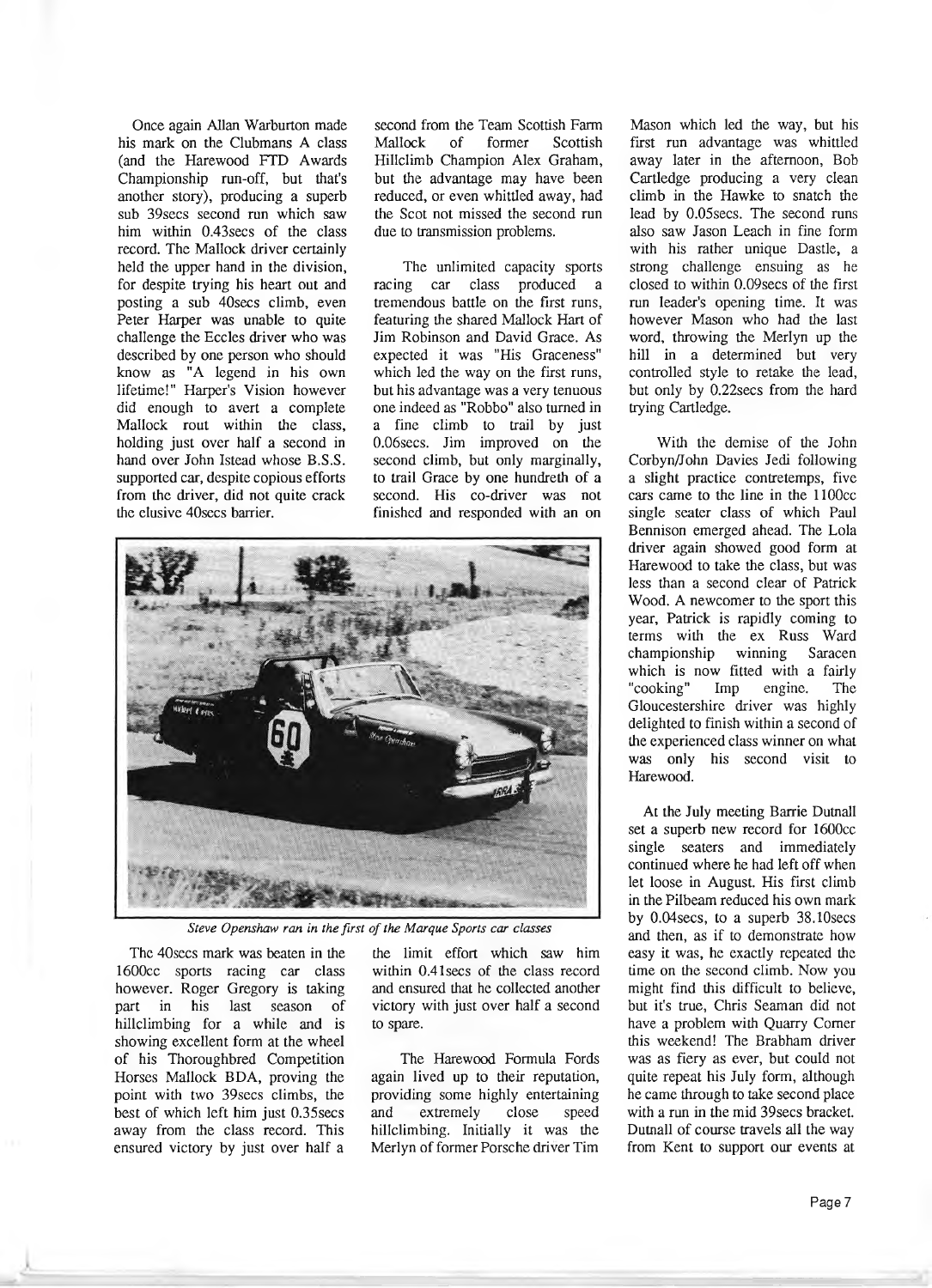

*Brian Lee once again appeared with his faithful Elan*

Harewood, whilst Steve Allen makes the long trip from Plymouth with his Dragon Kitchens Chevron. The Devonian did not make the happiest of starts to the Montague Burton Trophy Meeting, spinning at Orchard during practice, but showed his resilience in the afternoon by posting his first ever sub 40secs climb of the hill as he motored into a well earned third place, just a quarter of a second down on the "Quarry worker!"

With the Unidraw Gould on hand to challenge current Harewood FTD Awards Championship leader Charles Wardle and the Guyson Pilbeam of Tim Thomson, a great scrap was forecast in the over 1600cc single seater class. Unfortunately David Gould's remarkable creation was destined to suffer motor problems and so the ingenious constructor/designer and his co-driver for the day, Autosport's Marcus Pye, were unable to challenge in the afternoon. It was the current championship leader Charles Wardle who emerged at the head of the class, the mighty Broadshot Pilbeam Repco, despite what appeared to be a marginally slippery track, posting a

Despite this frantic pace, Wardle's advantage was a slim one, as Tim Thomson was fighting hard with the Guyson Pilbeam and Finally only trailed the V8 powered car by 0.12secs. The Guyson challenge was bolstered by Jim Thomson whose Pilbeam MP57 looked extremely smooth as he powered into third place, just over half a second ahead of Chris Knapman who was

improving in leaps and bounds with the very impressive Gym 'n' Tonic Ralt Hart.

The classes concluded with four members from the TR Register, Geoff Mansfield again showing that he is the top dog in this division with a fine 48secs climb in the TR3A. Despite the cracking pace set by the class winner, his advantage at the end of the day was only just over one second, thanks to an equally spirited ascent of the hill by Mike Walker whose TR4 also easily eclipsed the 50secs barrier.

The Harewood FTD Awards runoff again turned into a straight battle<br>between Messrs. Wardle and Wardle and Thomson Jnr. with the advantage falling to the Broadshot Pilbeam which produced a fine 36.21secs climb, only 0.09secs away from Wardle's previous best on the hill, an effort which assured that the 1986 title went the way of the Nottingham driver, despite the fact that we still have the September meeting to come. The Guyson driver never gave up the chase and finally Tim trailed by only 0.26secs, his brave efforts giving his a second in hand over father Jim who completed the top three home. Another smooth



superb sub 37secs second run. *Keith Maddox took third in class with his Ferrari Dino*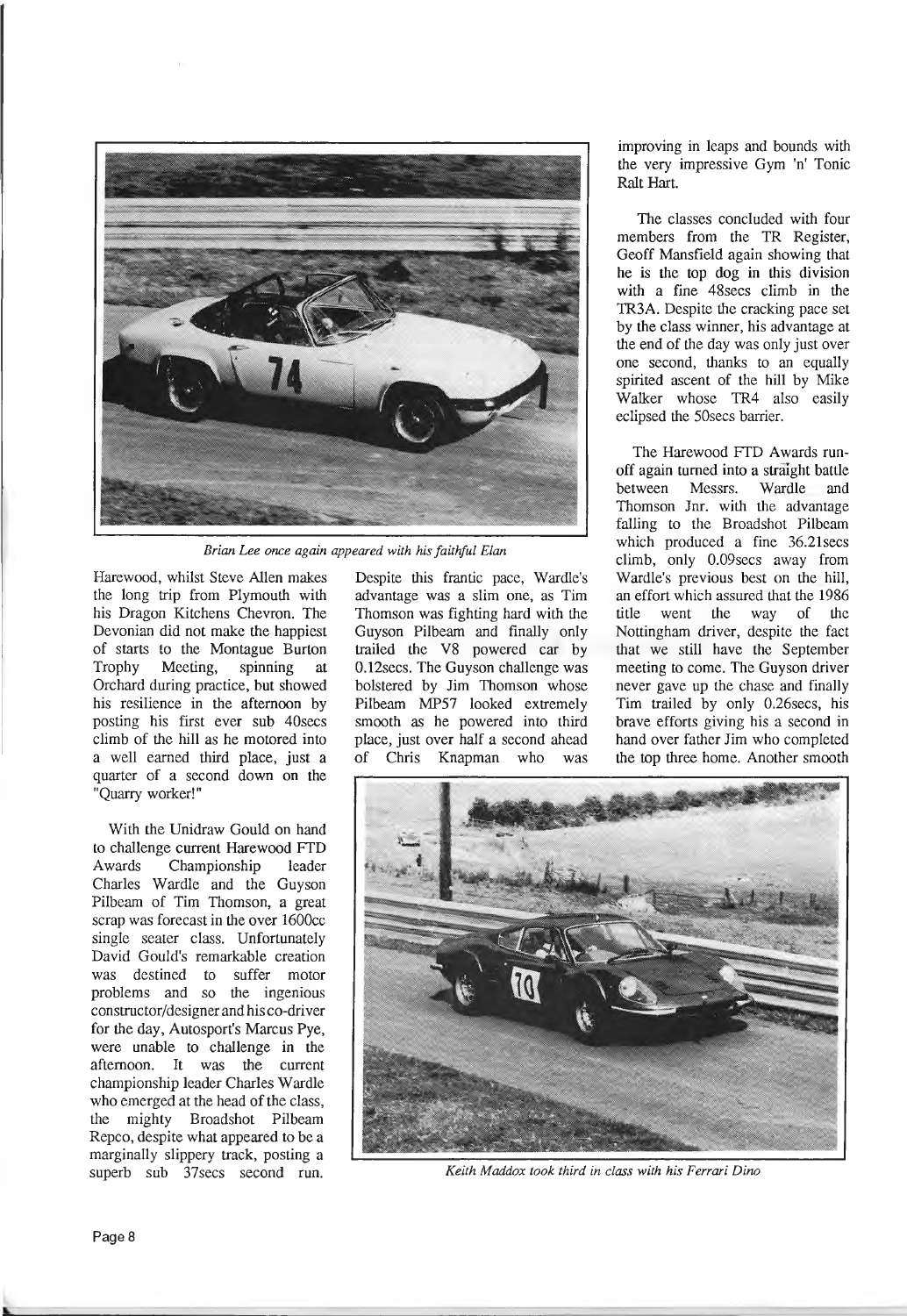drive from Chris Knapman resulted in fourth place, just a further 0.41secs down on the third placed Guyson car, whilst despite managing just one run, Barrie Dutnall was again flying with the 1600cc Pilbeam to secure a hard fought for fifth place. Jim Robinson and David Grace staged a repeat of their class run batde, this time with the result

well Warburton was denied a second bite of the cherry and thus failed to score points, whilst a delay ensued as David Scratchard worked at a<br>furious pace to re-align the furious pace to re-align equipment. Mind you, the enforced delay was adequately filled by a most amazing sporting contest in the paddock, Team Guyson challenging Team Broadshot at tiddley-winks. It



There are some days when it just won't go where I want it to!

reversed as Jim powered the Mallock Hart into sixth place, with 0.14 secs in hand over his compatriate.

Like Chris Knapman, former mod. sports driver Ken Snailham was looking good with the Gym 'n' Tonic Ralt, taking eighth place ahead of Chris Seaman who again did well to even qualify the 1600cc Brabham. Chris in fact completed the points scorers in ninth place, but what of the tenth qualifier. Ah well, you will remember that earlier on we mentioned that a certain "Legend in his own lifetime" was destined to make a mark on the championship run-off. Unfortunately Allan Warburton's first championship climb ended with a bit of a moment at Quarry Corner which resulted in the Mallock swiping the timing gear. The resultant damage to the Mallock meant that having qualified

became almost physical as Team Guyson tiddled when they should have winked, almost rendering ace<br>Broadshot mechanic "Colonel mechanic Bloodshot" unconsious, but all in all the mechanics and the crowd thoroughly enjoyed the impromptu competition.

The one day Montague Burton Trophy meeting was a great success, the action on the track being bolstered by our usual off-track entertainment which included the ever popular Radio Aire roadshow. As mentioned in the Chairman's Letter, the crowd was good and appeared to enjoy the full day's events. We hope so and are looking forward to an even larger influx of spectators for our last event of the year, the Grand Championship Finale on September 28th, you will be there, won't you?

### *r* **CALENDAR SEPTEMBER 1986**

 $\blacktriangleleft$ 

**SEPTEMBER 1st.** Committee Meeting

**SEPTEMBER 10th.** A Different Club Night Pistol Shooting at Boroughbridge. See Page 4 For Details

#### **SEPTEMBER 27/28th.**

Harewood Hillclimb The Grand Finale To Five Major Championships Plus The Maestro Challenge And The Barbeque On The Saturday Night. A Weekend To Remember.

#### **FUTURE IMPORTANT DATES**

**NOVEMBER 17th.** R.A.C. Rally Stage At

Harewood Hillclimb.

**DECEMBER 6th.** The Annual Dinner Dance Parkway Hotel, Bramhope Leeds. Disco plus Live Music ASocial Event **Not** To Be Missed

#### *CONGRATULATIONS*

Centre members have been making more than a name for themselves during the last couple of months<br>within the heady world of heady world of International status circuit races. Those of you who witnessed the exciting F3000 race from exciting F3000 race from Birmingham on August Monday will realise just how apalling were the conditions. However, our own Russell Spence responded magnificently at the wheel of the Onyx March and having qualified on the ninth row of the grid, turned in a splendid drive in the atrocious conditions to fight through to a fine sixth place, a great effort.